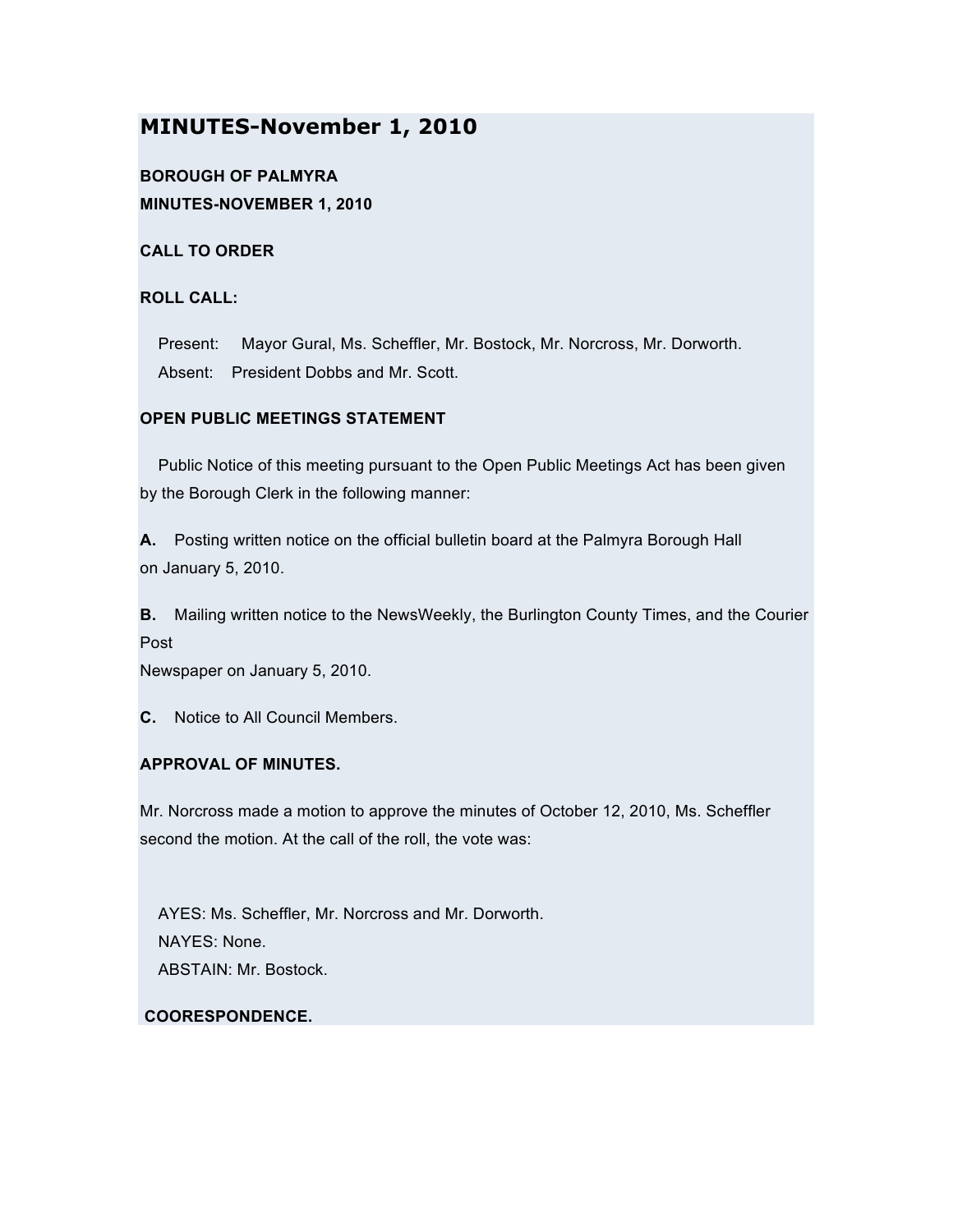**A.** Letter of resignation from Mark Lavenberg. Mr. Dorworth made a motion to accept the resignation from the Borough's sewer department by Mr. Lavenberg, Mr. Norcross second the motion. All members present voted in favor of the motion.

**B.** Mr. Dorworth announced that Floyd Johnson would be retiring as of December 1st, 2010 from the Borough's police department. Mr. Norcross made a motion to accept the notice of retirement, Mr. Dorworth second the motion. All members present voted in favor of the motion.

#### **ORDINANCE ON FIRST READING.**

**A.** Ordinance No. 2010-18, An Ordinance of the Borough of Palmyra In The County Of Burlington New Jersey Appropriating \$10,500 For The Acquisition Of Computer Software For The Tax Office. (public hearing December 6, 2010). Mayor Gural explained that this ordinance was for introduction to pay for the upgrade to the tax billing system for the business improvement district. The funding will come from the capital improvement fund at no cost to the taxpayer. Mr. Bostock made a motion to adopt the ordinance on first reading, Mr. Norcross second the motion. At the call of the roll, the vote was:

AYES: Ms. Scheffler, Mr. Bostock, Mr. Norcross and Mr. Dorworth.

NAYES: None. The ordinance was adopted on first reading and will be heard on second and final reading at the council meeting of December 6, 2010.

#### **DISCUSSION ITEMS**

**A**. Discussion on plumbing inspector's contract. Mayor Gural requested Mrs. Kilmer to update council on the position. Mrs. Kilmer introduced Pete Carbone to council as the applicant for the plumbing sub-code official. Mayor Gural inquired if BIU was notified of council's decision not to renew their contract. Mrs. Sheipe explained that she had sent a letter to them notifying them of council's decision. Mr. Norcross discussed that the contract that expired in September was never approved or signed by council. Mrs. Kilmer discussed that the position should be at a salary of \$9,000 for two days a week. Mr. Carbone informed council that he would like to work Monday and Wednesday from 8-8:30am to noon or until finished. Mayor Gural explained that he would like to have more defined hours and that with the time clock the council is working towards more accountability of hours. Mr. Carbone explained that he usually starts work in the field with inspections and then comes into the office for paperwork and meeting with the public. Mr. Dorworth discussed that Mr. Carbone is being hired as an employee, not a contractor and that he falls under the rules and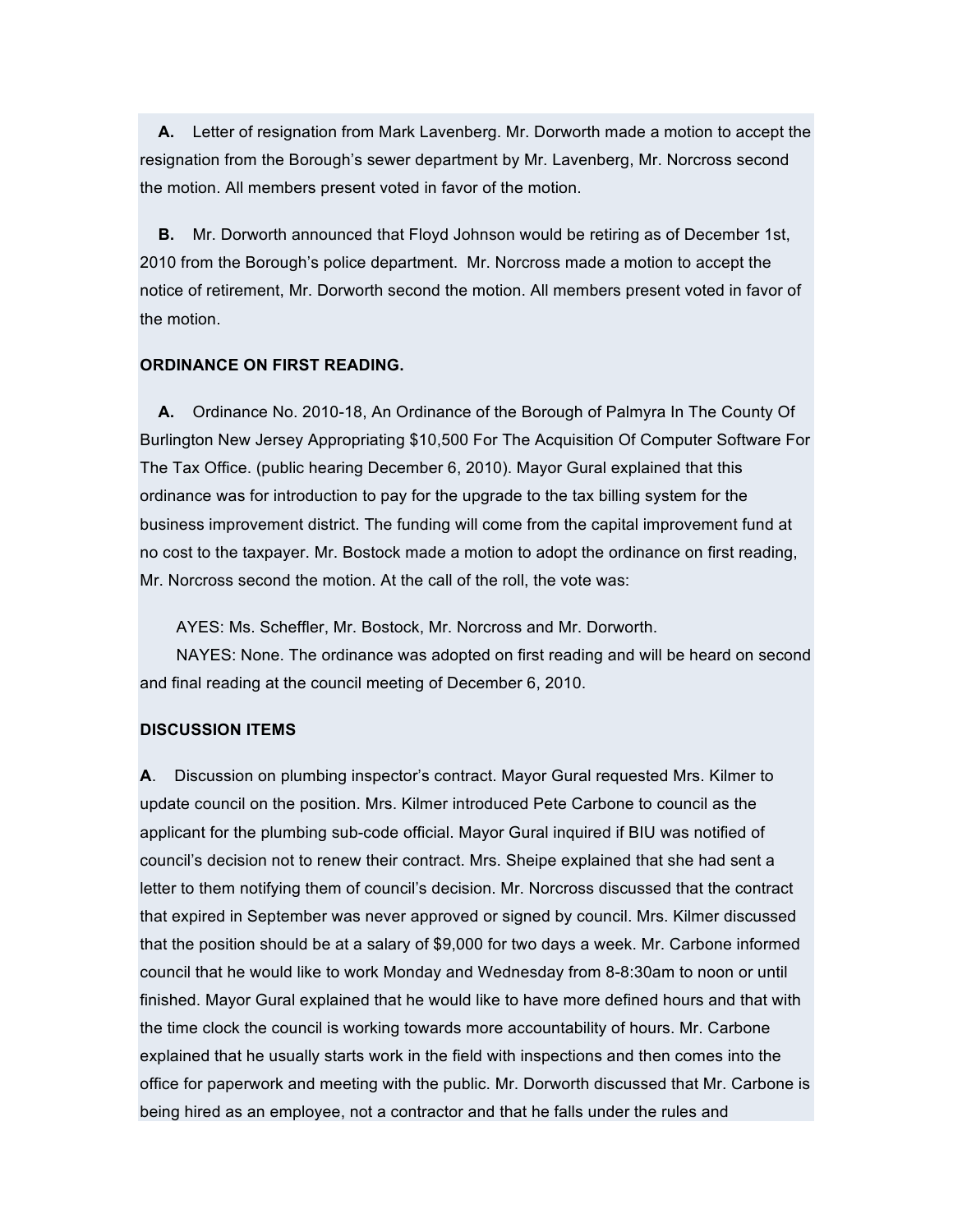regulations of the handbook. Mr. Bostock discussed that the hours will be accountable through the time clock. Mr. Carbone discussed that he can clock in first and then go do his inspections and that he will be available for the residents in between his normal time if an emergency arises. Mr. Rosenberg explained that the resolution can list the hours of work as 8:30am to noon for two days a week for \$9,000 a year. Mayor Gural requested that Mr. Rosenberg prepare a resolution for the next meeting to appoint Mr. Carbone until the end of the year.

**B.** Discussion on leaf pick up. Mr. McCleary informed council that leaf pick up is starting tomorrow and that there is no place to dump the leaves. The company on Rt. 73 is willing to take the leaves for \$4.00 a yard. Mayor Gural explained that public works was informed that Campo would no longer take the leaves for free from the Borough and that they have leased the property to another company to manage. Mr. Rosenberg inquired if other quotes have been taken. Mayor Gural had contacted Cinnaminson Township about the leaves, but they just recently entered into an agreement with Riverton for 9 cubic yards at \$12,000 which is \$13.00 a yard. Mr. McCleary explained that he had contacted Pennsauken and Delran and that they could not take the leaves. Mr. Rosenberg requested that information concerning permits, licenses, etc. be obtained from the company. Mayor Gural discussed awarding the contract to the company and have Brian dump the leaves there for the rest of this week, until a formal resolution could be approved on Monday, 11/8/10. Mr. Norcross inquired if there is money in the budget. Mr. McCleary explained that the funds would come out of solid waste line item. Mayor Gural discussed that doing a shared service with Cinnaminson would be the solution, but at this time, it would take to long to finalize everything. Mr. McCleary will obtain all of the information needed from the company.

**C.** Discussion on rental of Legion Field. Mr. Norcross explained that Delran had contacted him

about using the soccer field for practice. Mr. Norcross explained that he charged them \$100.00 an hour for the use of the field. Mayor Gural discussed that a lot of schools are willing to pay for the use of the fields. Mr. Rosenberg discussed that he is concerned about the borough's insurance coverage and that someone should contact the broker. Mr. Bostock informed council that the borough would have to be listed as an additional insured on their insurance. Mr. Norcross informed council that Delran had over a million dollars of insurance and listed the Borough. Ms. Scheffler inquired as to who would be responsible for cleaning up the trash and bottles. Mr. Rosenberg inquired if a bond would be required for use of the vehicle. Mr. Norcross would like to see an ordinance for the rental of the field prepared. Ms.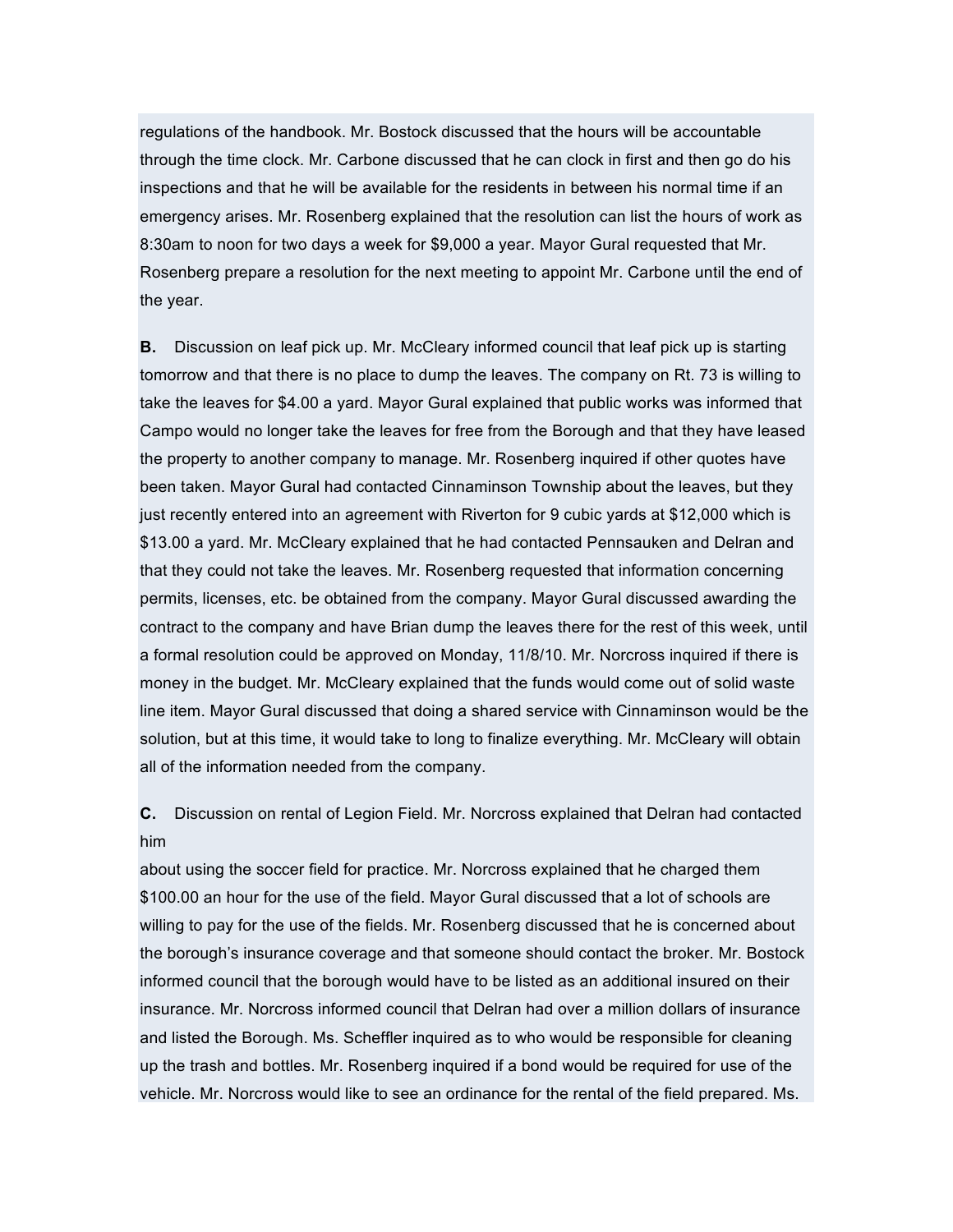Scheffler discussed that there is a problem already with the parking and vehicles parking close to the stop signs. There is a lot of congestion on the streets during an event. Chief Pearlman discussed that practice is not a problem as there are few vehicles; it would be a game that will cause more problems. Mayor Gural requested that the item be left on the agenda and that Mr. Rosenberg contact other townships on their policies.

**D.** Discussion on Vendors and Business License. Leave on agenda.

- **E** Sidewalk repair ordinance. Leave on agenda.
- **F.** Four day work week. Leave on agenda.

Ms. Scheffler inquired about the opening of the community center. Mayor Gural explained that Mr. Fox will be at the next meeting with an update on the center, but it is hopefully December 1st. Mr. Norcross explained that the security system still has to be completed. Mr. Bostock informed council that the art teacher, Mr. Budden at the school would like to hang the student's art work on the walls in the center. Mr. Bostock explained that the artwork is very professional looking. Ms. Scheffler inquired about charging a fee for non-residents to use the center. Mr. Norcross will meet with the parks and recreation committee to discuss an operational plan.

Mr. Norcross thanked Melissa Cullipher, Tracy Kilmer and all the students who helped with the Halloween Parade. Mr. Norcross discussed having the BID or volunteer groups organize the parade next year.

### **PUBLIC COMMENTS.**

Ms. Scheffler made a motion to open the meeting for public comments, Mr. Dorworth second the motion. All members present voted in favor of the motion.

Mr. Kobolak-213 West Broad Street explained that he is the owner of the launder mat and that several months ago be had spoken to council about a few issues that were address, but that the ordinance to increase the fees for the sewer is too high for his business. Mr. Kobolak explained that it will cost him about 1/3 of this funds to pay a bill of \$19,000. Mr. Kobolak discussed with council that he is \$50.00 per thousand gallons. Mayor Gural explained that Mr. Scott and President Dobbs represent the sewer commission and since they are not present this evening, he would like to hold the discussion until the first meeting in December.

Mr. Fratto inquired if the BID committee would be able to take a tour of the community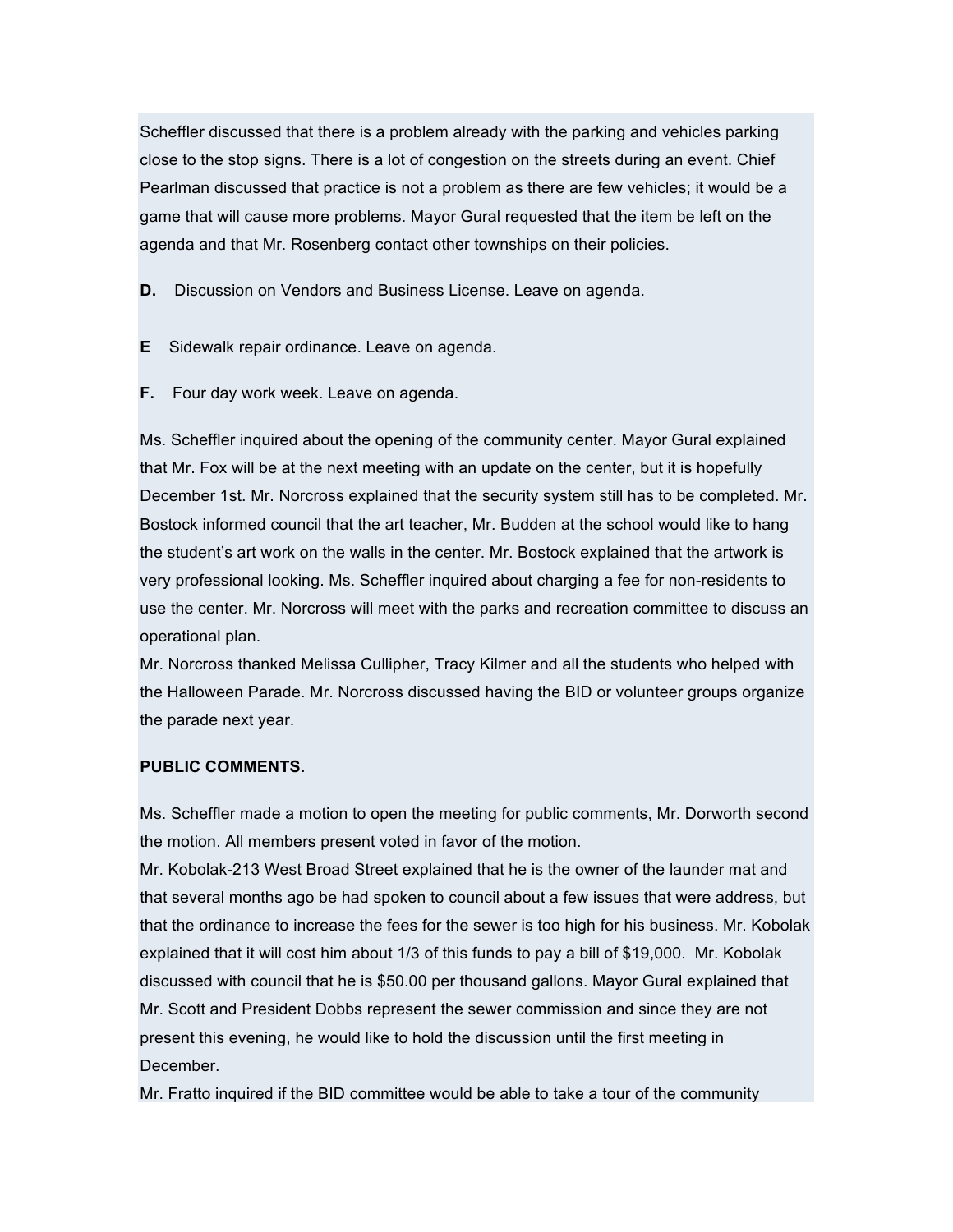center. Mayor Gural explained that the committee can take a tour since the center is just about completed. Mr. Fratto explained that the BID would like to be on the list to use the community center for January for a movie and slumber party.

No one else from the public wishing to be heard, Mr. Dorworth made a motion to close the public portion, Ms. Scheffler second the motion. All members present voted in favor of the motion.

Resolution 2010-160, Resolution Excluding The Public From Certain Meetings Pursuant To Section 8 Of The Open Public Meeting Act C. 231 P.L. 1975(negotiations,litiagation, contracts). Mr. Norcross made a motion to approve the resolution, Ms. Scheffler second the motion. All members present voted in favor of the motion. Council went into executive session at 8:00 pm. Council returned to public session at 8:50pm.

#### **PUBLIC SESSION.**

Mrs. Sheipe read into the record the letter of resignation from Karen Davis the tax assessor. Letter is attached and made part of the minutes.

Resolution 2010-161, Resolution Accepting The Resignation Of Karen Davis As Tax Assessor. Ms. Scheffler made a motion to approve the resolution, Mr. Bostock second the motion. At the call of the roll, the vote was:

AYES: Ms. Scheffler, Mr. Bostock, Mr. Norcross and Mr. Dorworth. NAYES: None.

Resolution 2010-162, Resolution Excluding The Public From Certain Meetings Pursuant To Section 8 Of The Open Public Meeting Act C. 231 P.L. 1975(negotiations,litiagation, contracts). Mr. Norcross made a motion to approve the resolution, Ms. Scheffler second the motion. All members present voted in favor of the motion. Council went into executive session at 8:55 pm. Council returned to public session at 9:15pm.

Resolution 2010-163- Resolution Awarding Chief Pearlman Retro Pay. Mr. Norcross made a motion to approve the resolution, Ms. Scheffler second the motion. At the call of the roll, the vote was:

AYES: Ms. Scheffler, Mr. Bostock, Mr. Norcross and Mr. Dorworth. NAYES: None.